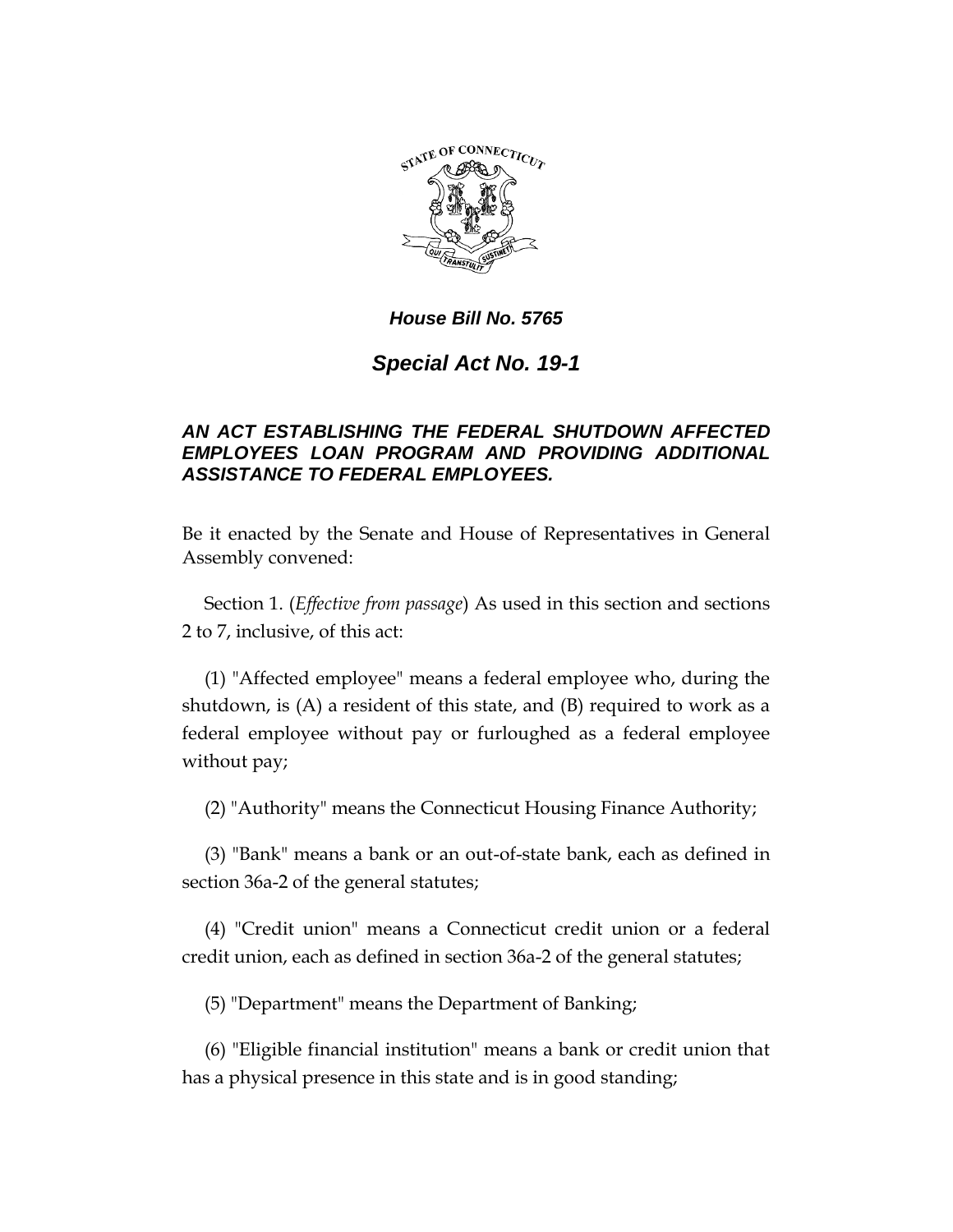(7) "Good standing", with respect to a bank or credit union, means that the bank or credit union is not subject to (A) a formal agreement with the Office of the Comptroller of the Currency, (B) a consent order or cease and desist order issued by the Federal Deposit Insurance Corporation, (C) a consent order or cease and desist order with the department, (D) a letter of understanding and agreement or consent order issued by the National Credit Union Administration, or (E) a finding by the department that the bank or credit union has failed to comply with a provision of sections 2 to 5, inclusive, of this act;

(8) "Grace period" means the ninety-day period after an affected employee's federal agency is funded; and

(9) "Shutdown" means the federal fiscal year 2019 partial government shutdown that began on December 22, 2018.

Sec. 2. (*Effective from passage*) (a) The authority shall administer a federal shutdown affected employee loan program to guarantee the repayment of loans made by an eligible financial institution to an eligible affected employee pursuant to sections 1 to 5, inclusive, of this act. Subject to the cessation of new claim approvals under subsection (d) of section 5 of this act, the authority shall submit all approved claims to the State Treasurer, who shall pay from the General Fund any and all claims submitted by the authority.

(b) Any bank or credit union may apply to the department to participate in the loan guarantee program. Not later than one business day after receiving the application, the department shall determine whether the financial institution is an eligible financial institution and immediately notify the bank or credit union and the authority of such determination. Any eligible financial institution may make loans to affected employees in accordance with sections 1 to 5, inclusive, of this act.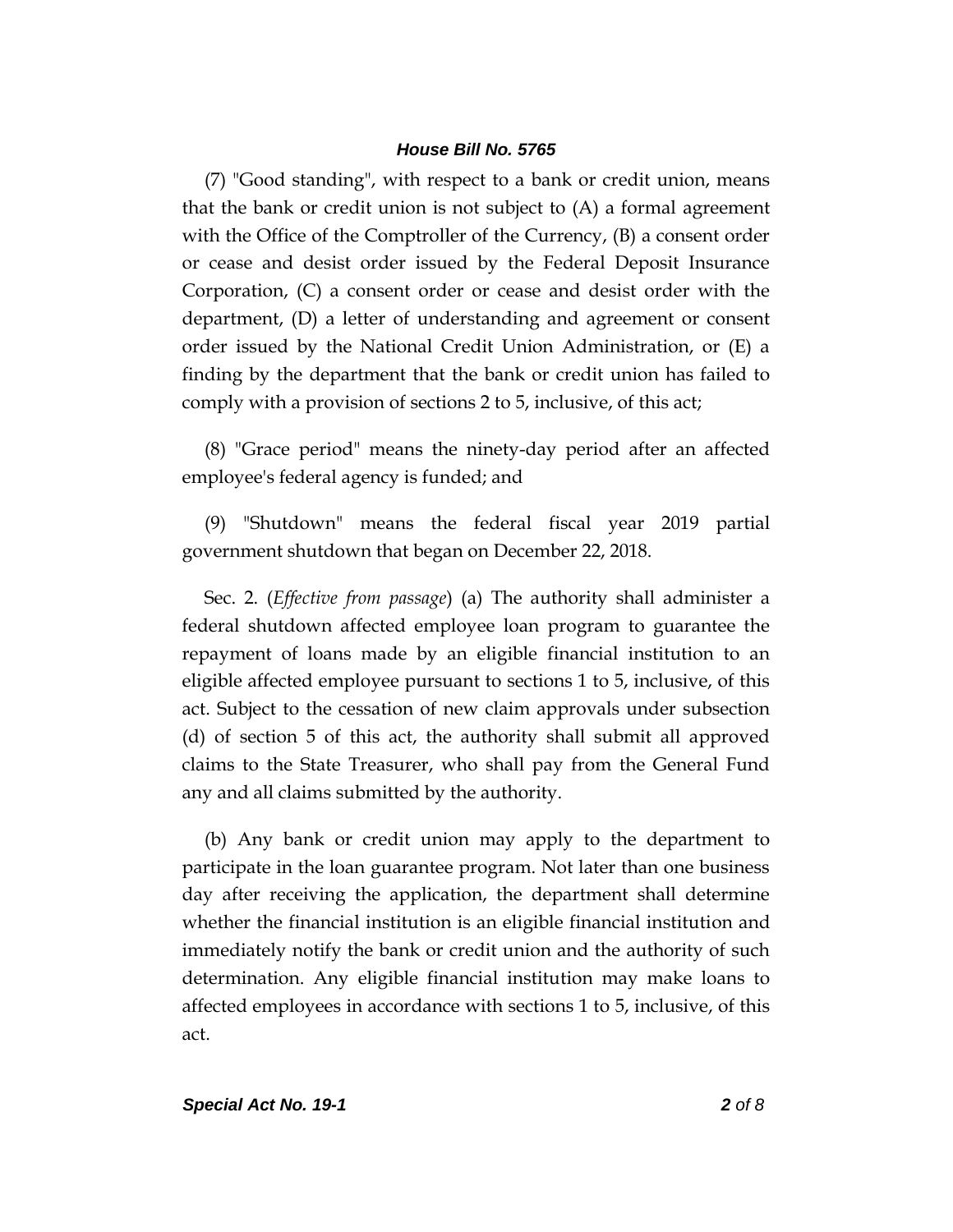(c) Each eligible financial institution that makes a loan pursuant to sections 1 to 5, inclusive, of this act, shall notify the authority in writing not later than one business day after making the loan, specifying such information about the borrower as the authority may request.

Sec. 3. (*Effective from passage*) An eligible financial institution may make a loan to an affected employee, provided:

(1) The affected employee has provided to the financial institution (A) proof of the employee's status, income and residence in this state, and (B) the amount of unemployment compensation benefits under chapter 567 of the general statutes the employee has received and has been deemed eligible to receive during the shutdown. Such proof may include a paystub or bank statement, a federal employee identification card, the federal tax identification number of the employee's employer and a sworn affidavit from such employee indicating that such employee (i) is currently a federal employee residing in this state, (ii) may be eligible to receive back-pay when the shutdown ends, and (iii) is not receiving a loan from any other financial institution pursuant to this section.

(2) The amount of the loan shall not exceed (A) the lesser of (i) five thousand dollars, or (ii) the affected employee's most recent monthly after-tax pay, (B) less four times the amount, if any, the affected employee has reported to the institution under subdivision (1) of this section related to any weekly unemployment compensation benefits the employee has received or has been deemed eligible to receive during the shutdown.

(3) The loan is made in accordance with the eligible financial institution's underwriting policy and standards, provided further that the affected employee's creditworthiness shall not be a factor used for the purposes of determining eligibility.

#### *Special Act No. 19-1 3 of 8*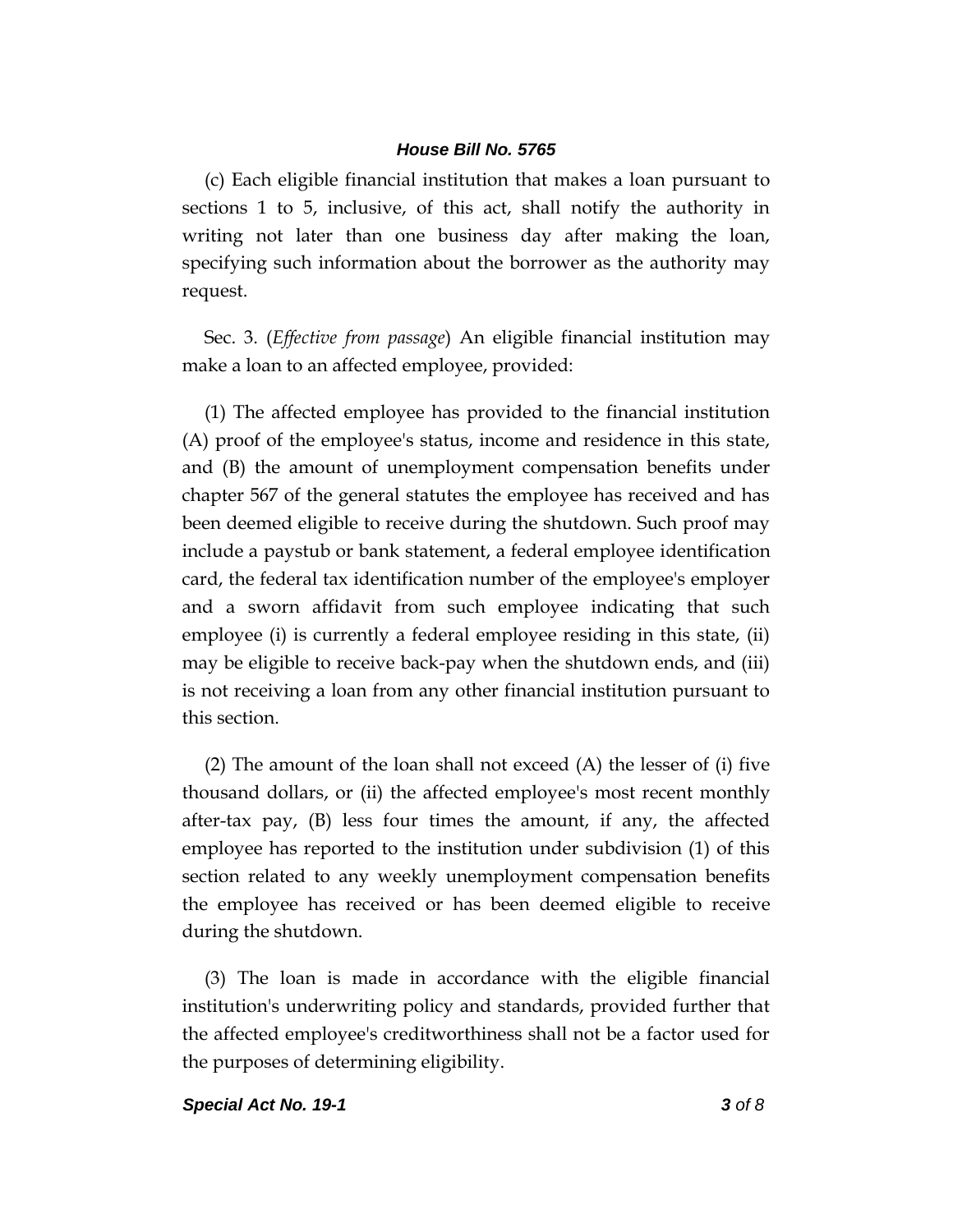(4) The loan agreement shall not (A) require repayment during the grace period, or (B) charge interest on the principal amount before or during the grace period or for one hundred eighty days after the grace period, provided after such one-hundred-eighty-day period, the eligible financial institution may charge interest or fees in accordance with the financial institution's lending policy and the terms of the underlying loan agreement.

(5) The loan agreement shall require that the affected employee repay the loan in full not later than one hundred eighty days after the end of the grace period by making at least three, and no more than six, equal installment payments. The loan agreement shall not contain a fee or penalty for the prepayment or early payment of the loan.

(6) The eligible financial institution shall (A) refer the affected employee to the United Way of Connecticut 2-1-1 Infoline program, and (B) offer credit counseling services or refer such employee to nonprofit credit counselors.

Sec. 4. (*Effective from passage*) An affected employee who has received a loan pursuant to section 2 or 3 of this act may apply to the same eligible financial institution for an additional loan for each thirtyday period such employee remains an affected employee, provided no affected employee may receive more than three loans under the program, and each such employee shall be required to update the institution as to the amount of unemployment compensation benefits under chapter 567 of the general statutes the employee has received and has been deemed eligible to receive during the shutdown. Each additional loan shall be made in accordance with section 3 of this act.

Sec. 5. (*Effective from passage*) (a) On and after one hundred eighty days from the end of the grace period, an eligible financial institution that has made a good-faith effort to collect the outstanding principal from a loan issued pursuant to this section and sections 1 to 4,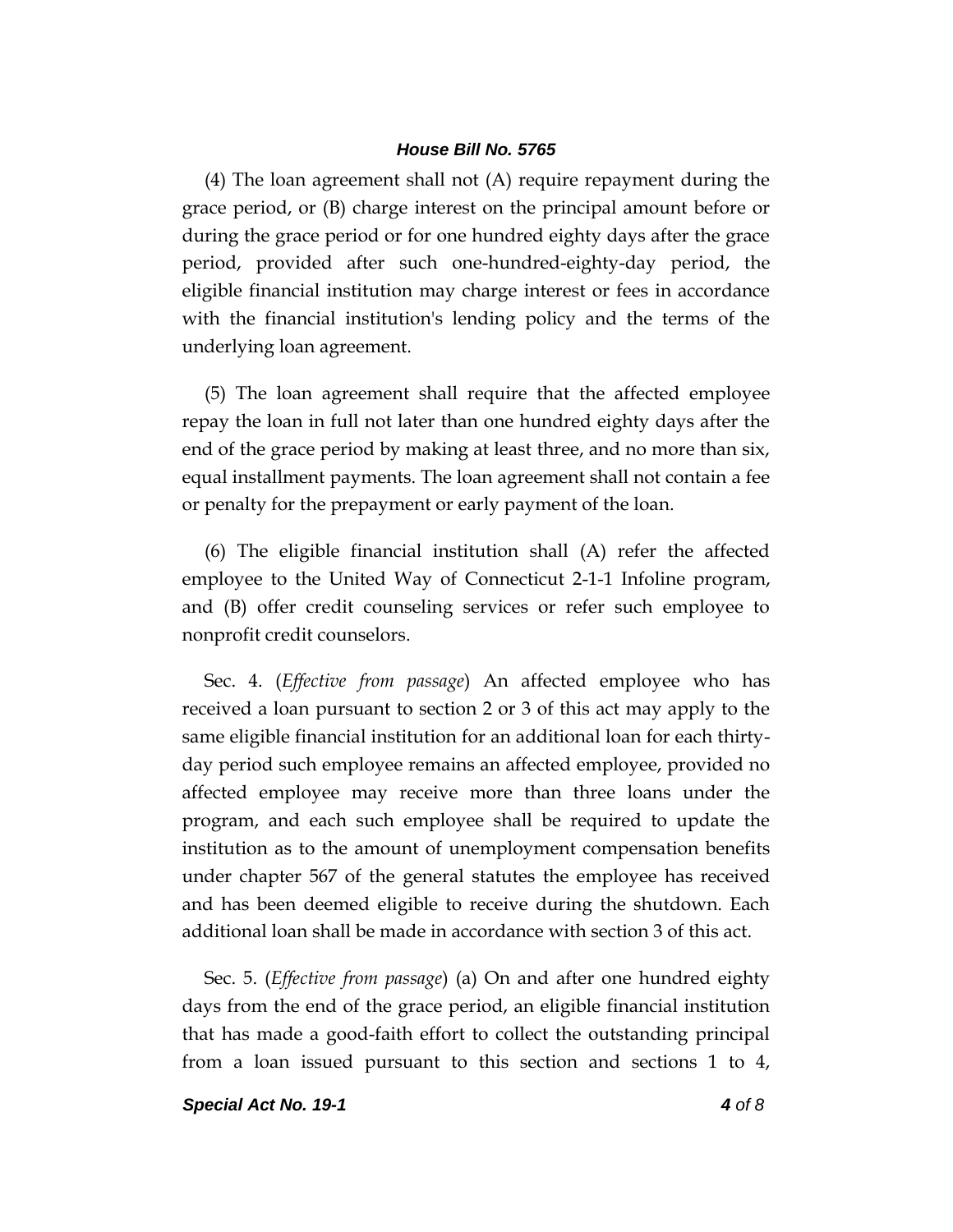inclusive, of this act may make a claim to the authority for recovery of an amount equal to the outstanding principal for such loan, including for such loans issued on or after January 18, 2019, but prior to (1) the effective date of this section, or (2) the department's determination of eligibility. Prior to the authority's approving and submitting a claim to the State Treasurer, such eligible financial institution shall demonstrate to the satisfaction of the authority that the eligible financial institution has made a good-faith effort to collect the outstanding principal from the eligible employee in accordance with the financial institution's loan servicing and collection policies. Upon payment of a claim, (A) the loan shall be assigned to the state, and (B) the authority shall have the right to continue collection efforts on the loan.

(b) The authority shall maintain records in the regular course of administration of the loan guarantee program, including a record of loans issued and of payments made to honor loan guarantees issued under this section. The authority shall regularly review such records to determine total loans issued and identify duplicative applications. The authority shall report to the Labor Department the names of the affected employees who have received a loan under the program, and the Labor Department shall provide to the authority information concerning such employees' unemployment compensation benefits. If the authority determines that an affected employee misrepresented unemployment compensation benefits, the affected employee may be deemed ineligible for additional loans under section 4 of this act.

(c) The authority may terminate any loan guarantee if the financial institution misrepresents any information pertaining to the guarantee or fails to comply with any requirements of this section in connection with the guarantee of the underlying loan.

(d) If the amounts expended to honor loan guarantees under the program exceed ten per cent of total loans issued, the authority shall immediately cease to approve claims and shall notify the State

*Special Act No. 19-1 5 of 8*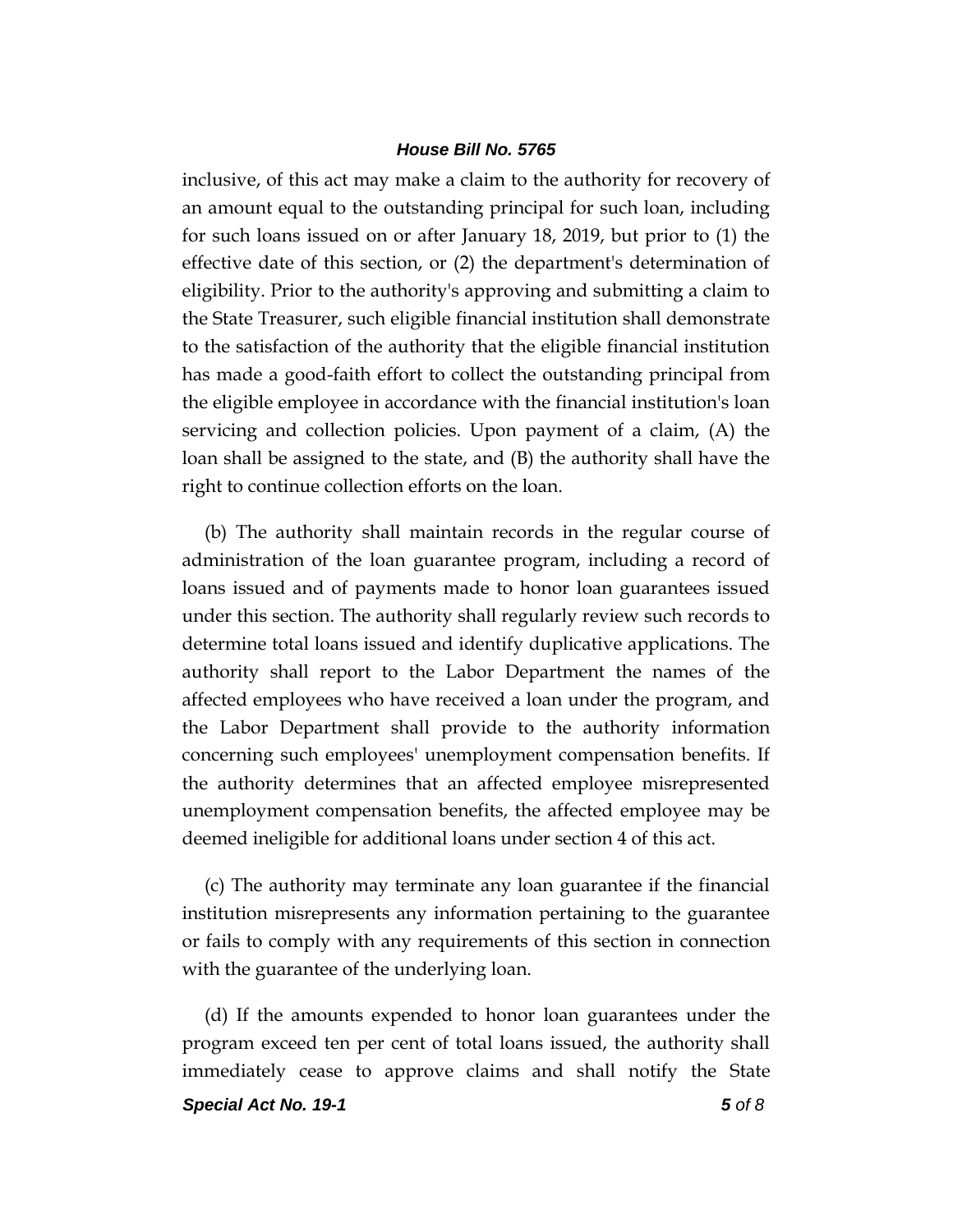Treasurer and each eligible financial institution of the total amount of payments made and that the authority has ceased honoring loan guarantees.

(e) Any interest deferred or not charged related to a loan issued pursuant to this section and sections 1 to 4, inclusive, of this act shall be exempt from all state taxes that may be applicable to such interest amounts as they relate to an affected employee. Eligible financial institutions shall disclose to affected employee borrowers in the signed affidavit or loan documents that there may be federal tax consequences to the program loans.

(f) No new loan applications shall be submitted under the program after the shutdown ends. The program shall expire upon the repayment of all loans made under the program and, for all loans in default, the repayment of claims made under the program, or the cessation of new claim approvals under subsection (d) of this section.

Sec. 6. (*Effective from passage*) Upon the passage of federal legislation or the issuance of federal guidance from the United States Department of Labor or another federal agency which allows an affected employee to receive benefits under chapter 567 of the general statutes, such affected employee may be eligible for unemployment benefits pursuant to said chapter and such federal legislation or guidance during the period of the shutdown. If the shutdown ends and an affected employee is paid by the federal government for any period of time the affected employee worked without pay during the shutdown, the affected employee shall reimburse the Unemployment Compensation Benefit Fund in an amount equal to the unemployment benefits the affected employee received for the period of the shutdown.

Sec. 7. (*Effective from passage*) (a) Notwithstanding the provisions of the general statutes or of any special act, charter, special act charter,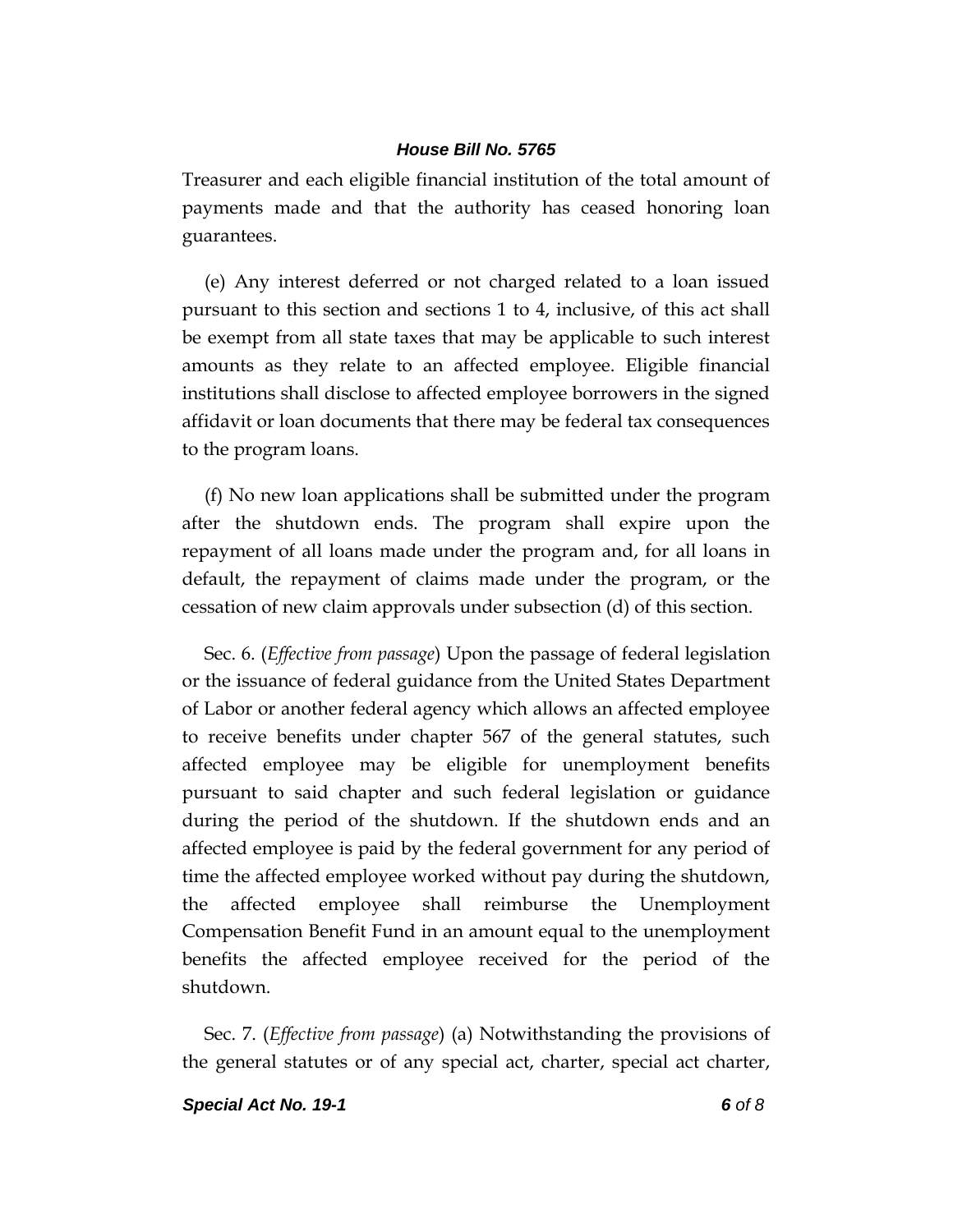home-rule ordinance, local ordinance or other local law, any municipality, as defined in section 7-148 of the general statutes, or any subdivision of a municipality, may, by a vote of its legislative body, or, in any town in which the legislative body is a town meeting, by a vote of the board of selectmen, establish a deferment program to defer the due date of taxes on real property, personal property or motor vehicles, or water or sewer rates, charges or assessments, owed by affected employees.

(b) Upon establishment of a deferment program, a municipality or subdivision thereof shall not charge or collect interest on any tax, rate, charge or assessment or part thereof that is payable by an affected employee and which became due during the period when such individual was an affected employee.

(c) Eligibility shall be determined by the municipality. Evidence of eligibility for a deferment may include the proof listed in subdivision (1) of section 3 of this act. Individuals need not receive unemployment benefits or participate in the federal shutdown affected employee loan program for purposes of being an affected employee. Municipalities may require individuals to recertify eligibility on a periodic basis of not less than thirty days.

(d) Each tax, rate, charge or assessment deferred under a program established pursuant to this section shall be due and payable without interest or penalty not later than sixty days after the date on which an individual is no longer an affected employee. Thereafter, any portion of the tax, rate, charge or assessment or installment or portion thereof which remains unpaid and all interest and penalties otherwise provided by law shall apply retroactively to the original due date for the tax, rate, charge or assessment or installment or portion thereof. All provisions of the general statutes relating to continuing, recording and releasing property tax liens and the precedence and enforcement of taxes, rates, charges and assessments shall remain applicable to any

*Special Act No. 19-1 7 of 8*